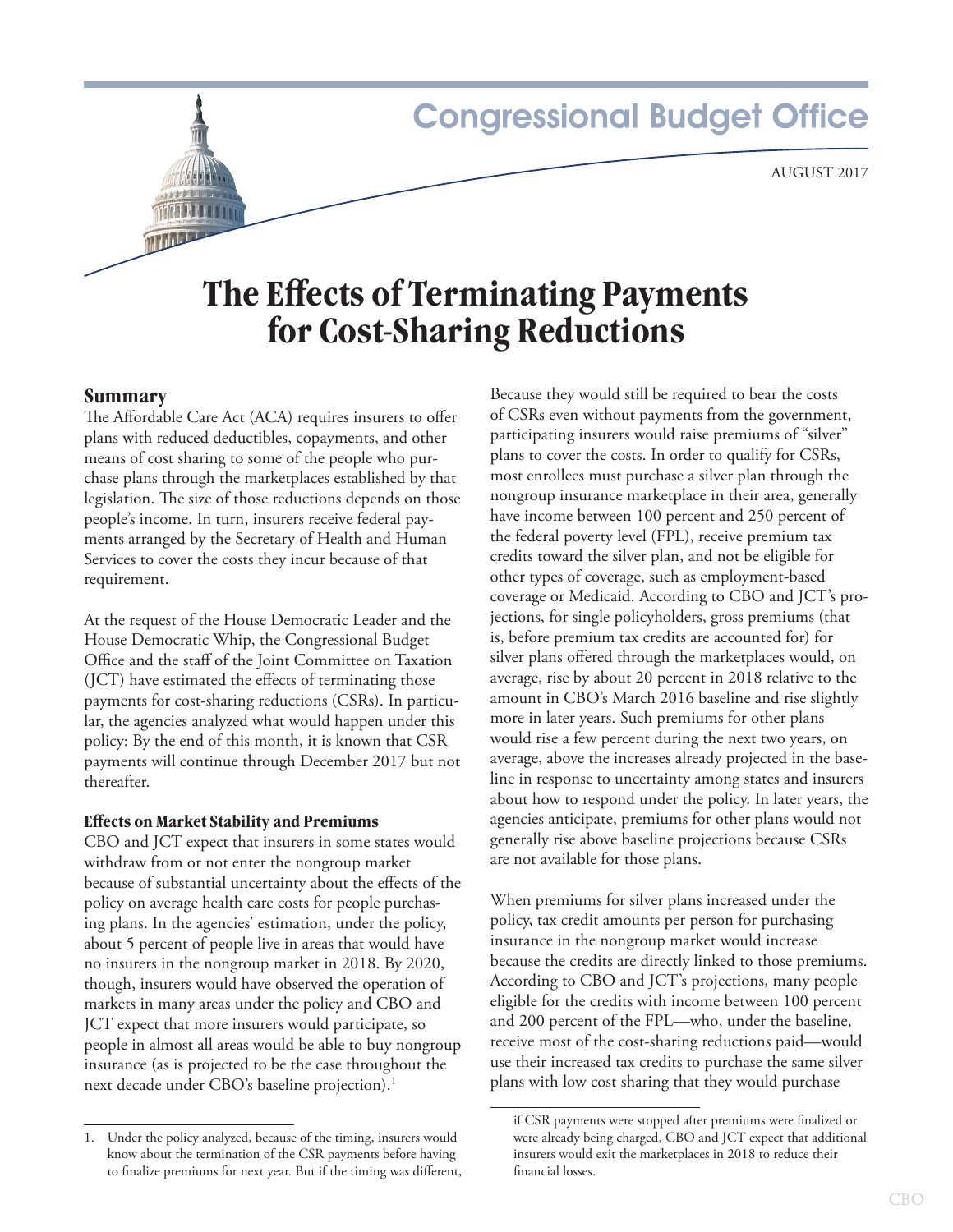under the baseline, and they would pay net premiums (with the tax credits factored in) that were similar to what they would pay if the CSR payments were continued. Alternatively, they could buy insurance that covered less of their health care expenses, and in many of those cases, the tax credits would cover the premiums entirely. Because CBO and JCT anticipate that most insurance commissioners would eventually permit insurers to substantially increase the gross premiums for silver plans in the marketplaces and not to do so for other plans, almost all people at other income levels would then buy other plans. (Under the baseline, some of those people would buy silver plans, and some would buy other plans.)

## **Effects on the Federal Budget and Health Insurance Coverage**

Implementing the policy would increase the federal deficit, on net, by \$194 billion from 2017 through 2026, CBO and JCT estimate. Total federal subsidies for health insurance in the nongroup market—in particular, the sum of the premium tax credits and the CSR payments—would increase for two reasons: The average amount of subsidy per person would be greater, and more people would receive subsidies in most years.

Because the tax credits would increase when premiums for silver plans rose, the agencies estimate that the average subsidy per person receiving premium tax credits to purchase nongroup health insurance would increase. Increases in those tax credits for people with income between 100 percent and 200 percent of the FPL would roughly offset the reductions in CSR payments. However, increases in premium tax credits for those with income between 200 percent and 400 percent of the FPL would substantially exceed the small reductions in CSR payments for this group.

By CBO and JCT's estimates, the number of people receiving subsidies for nongroup health insurance would increase under the policy in most years. In particular, because tax credits would increase and gross premiums for plans other than silver plans in the marketplaces would not change substantially, many people with income between 200 percent and 400 percent of the FPL would, compared with outcomes under the baseline, be able to pay lower net premiums for insurance that pays for the same share (or an even greater share) of covered benefits. As a result, more people would purchase plans in the marketplaces than would have otherwise and fewer people would purchase employment-based health

insurance—reducing the number of uninsured people, on net, in most years. (Under the policy, demand for employment-based insurance among some employees would be weaker because insurance in the marketplaces would be more attractive, and the agencies expect fewer employers would offer health insurance to their workers in most years.)

During the next two years, the increase in subsidies stemming from those two reasons would be partially offset by lower spending in areas where no insurers participated in the marketplaces in response to the policy, CBO and JCT estimate. In those years, the number of uninsured people would be slightly higher or about the same as under the baseline.

### **Overall Effects**

As a result of the increase in total subsidies under the policy, CBO and JCT project these outcomes, compared with what would occur if the CSR payments were continued:

- $\blacksquare$  The fraction of people living in areas with no insurers offering nongroup plans would be greater during the next two years and about the same starting in 2020;
- Gross premiums for silver plans offered through the marketplaces would be 20 percent higher in 2018 and 25 percent higher by 2020—boosting the amount of premium tax credits according to the statutory formula;
- Most people would pay net premiums (after accounting for premium tax credits) for nongroup insurance throughout the next decade that were similar to or less than what they would pay otherwise—although the share of people facing slight increases would be higher during the next two years;
- Federal deficits would increase by \$6 billion in 2018, \$21 billion in 2020, and \$26 billion in 2026; and
- The number of people uninsured would be slightly higher in 2018 but slightly lower starting in 2020.

Those effects are uncertain and would depend on how the policy was implemented.

For this analysis, the agencies have measured the budgetary effects relative to CBO's March 2016 baseline to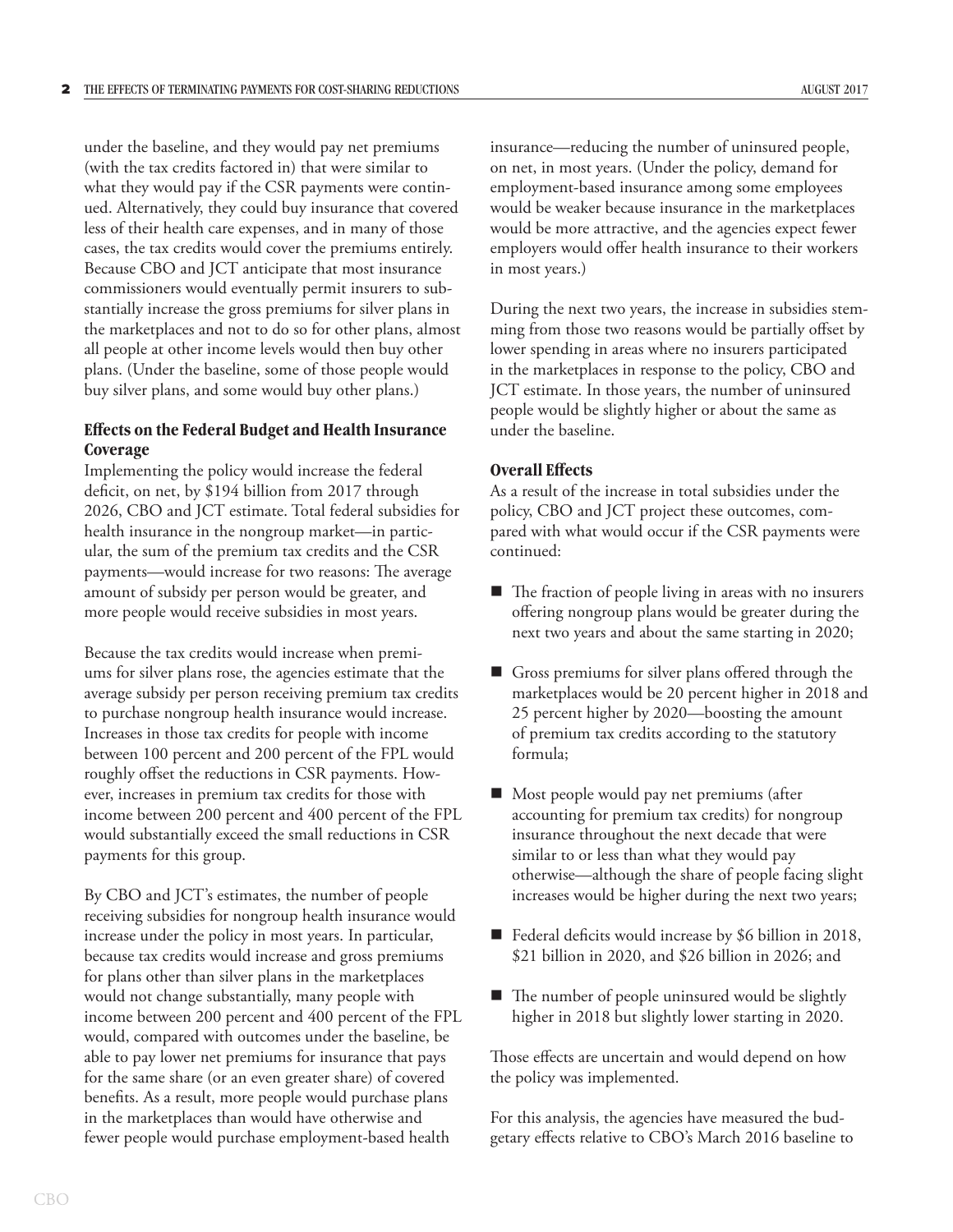produce estimates most comparable to those published earlier this year for legislation related to the budget reconciliation process for 2017. In an analysis using a preliminary version of updated projections of spending to subsidize health insurance purchased through the marketplaces that will be published soon, CBO and JCT find most of the results to be similar to those discussed here.2 The main exception is this: Premiums under the policy would rise by a smaller amount in 2018—as the updated projections incorporate some increase in premiums next year as a result of current uncertainty about future CSR payments. Specifically, the agencies now expect that some insurers will assume that CSR payments will not be made in full during 2018 (as some insurers have indicated in preliminary filings), will incorporate the associated costs into their premiums for that year, and will, if CSR payments continue to be made, make adjustments in 2019 to account for them. Those expectations will be reflected in the updated projections but were not included in the March 2016 baseline.

# **How Key Elements of the Current System Work**

In most marketplaces, people can choose among plans such as bronze, silver, and gold—for which the average percentage of the total cost of covered medical expenses paid by the insurer (that is, the actuarial value of the plan) differs. The share of medical expenses that is not paid by the insurer is paid by enrollees in the form of deductibles and other cost sharing.

Silver plans differ from other plans because they must provide CSRs to eligible enrollees: The actuarial value depends on the policyholder's income as a percentage of the FPL.<sup>3</sup> Insurers are required to offer such plans to participate in the marketplaces. For people at most income levels, the actuarial value for a silver plan is 70 percent; the average deductible for a single policyholder, for medical and drug expenses combined, is about \$3,600 in 2017. People with income between 100 percent and 250 percent of the FPL, however, are generally eligible

for silver plans with higher actuarial values (and with lower deductibles), as follows:

- For people with income between 100 percent and 150 percent of the FPL, 94 percent (with an average deductible of about \$300);
- For people with income between 150 percent and 200 percent of the FPL, 87 percent (with an average deductible of about \$800); and
- For people with income between 200 percent and 250 percent of the FPL, 73 percent (with an average deductible of about \$2,900).

Insurance companies can cover those higher shares of health care costs at current premium rates because they receive CSR payments from the federal government based on the number of enrollees they have in each eligibility category. To pay such shares of the cost of benefits in the absence of CSR payments, insurers would raise premiums.

The premium tax credits also reduce the amount that certain low-income people pay for health care in the nongroup market. The eligibility for such tax credits and the method for calculating the credit amounts in the nongroup market would be unchanged under the policy. The size of the premium tax credits depends on household income and on the premiums for a benchmark plan—the second-lowest-cost silver plan—in an enrollee's geographic area. An enrollee eligible for the tax credits pays a certain maximum percentage of his or her income toward the premiums for that benchmark plan, and the credits cover the amount by which the premiums for the benchmark plan exceed that percentage of income.

When the premiums for the benchmark plan go up, the amount of the tax credits goes up, and the amount of the premiums paid by an enrollee who is eligible for the credits is generally unchanged. Hence, an enrollee eligible for the premium tax credits is insulated from variations in premiums in different geographic locations and is also largely insulated from increases in the premiums for the benchmark plan. If a person chooses a plan with premiums higher than those for the benchmark plan, then he or she pays the difference as an additional amount toward the premiums, providing some incentive to choose lower-priced insurance. Similarly, if the person

Those updated estimates will be used to adjust the current set of baseline projections of such spending, which were published in June 2017. See Congressional Budget Office, *An Update to the Budget and Economic Outlook: 2017 to 2027* (June 2017), [www.](http://www.cbo.gov/publication/52801) [cbo.gov/publication/52801](http://www.cbo.gov/publication/52801).

<sup>3.</sup> In addition, certain Native Americans are eligible for plans with no deductibles or other cost sharing; the eligibility rules for those plans differ.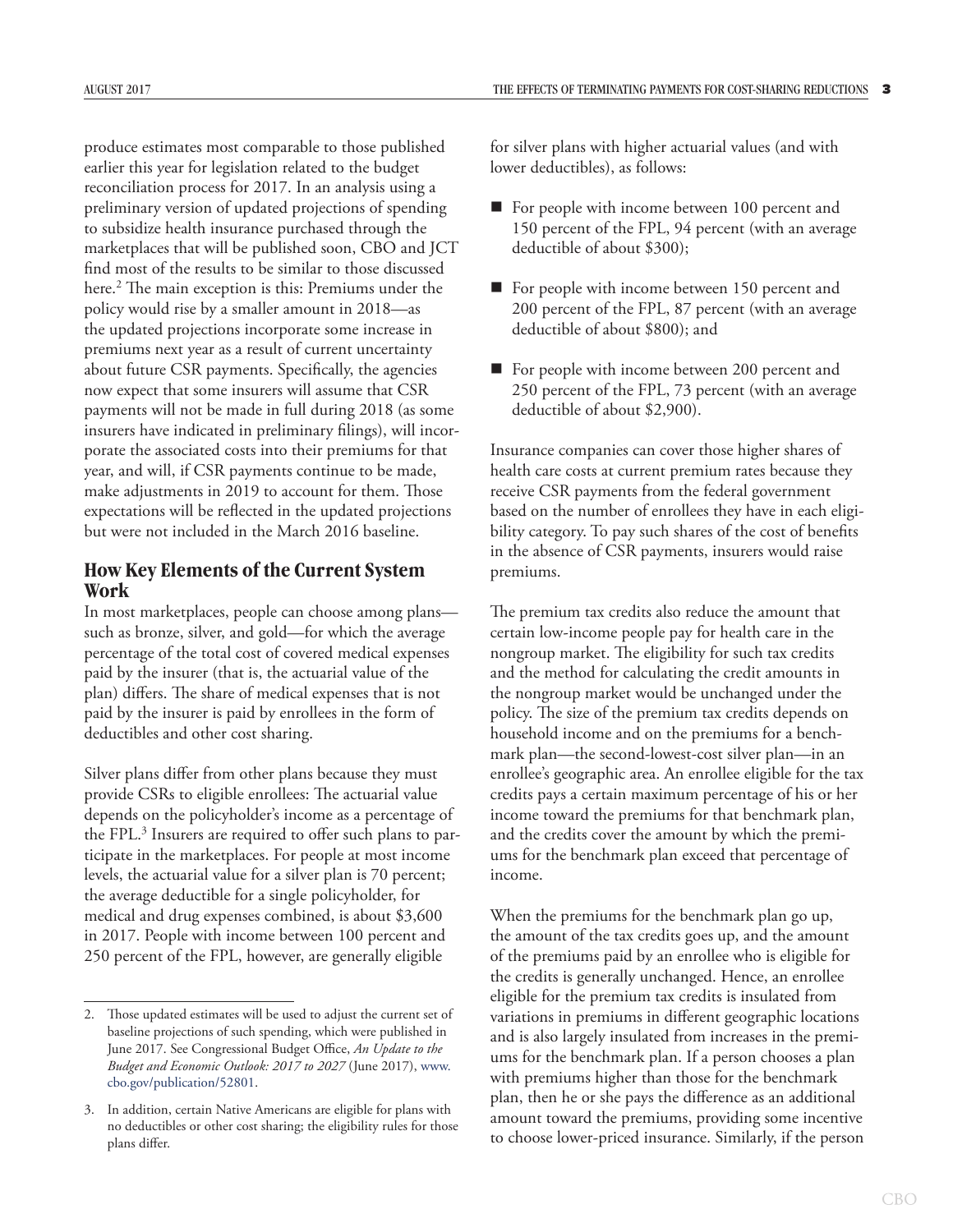chooses a plan with premiums lower than the benchmark plan's, then he or she pays a lower cost.

In addition, the federal requirement that health insurers maintain a minimum medical loss ratio, which is equivalent to capping the share of premiums that may go toward insurers' administrative costs and profits, would be unchanged under the policy analyzed here. That requirement, combined with the competitive pressure to attract enrollees to lower-priced insurance in markets with more than one insurer, would eventually constrain increases in premiums for silver plans—even though the sums paid by subsidized enrollees in the marketplaces would largely be determined by their income, and the increases would primarily be borne by the federal government in the form of larger premium tax credits.

# **Effects on Market Stability**

Decisions about offering and purchasing health insurance depend on the stability of the health insurance market—that is, on the proportion of people living in areas with participating insurers and on the likelihood of premiums' not rising in an unsustainable spiral. The market for insurance purchased individually with premiums not based on one's health status would be unstable if, for example, the people who wanted to buy coverage at any offered price would have average health care expenditures so high that offering the insurance would be unprofitable.

Although premiums have been rising, subsidized enrollees purchasing health insurance coverage in the nongroup market are insulated from increases in premiums when they purchase a plan with premiums at or below those for the benchmark plan because the net premiums they pay are based on a percentage of their income. The subsidies to purchase coverage, combined with the requirement that most people obtain health insurance coverage (also known as the individual mandate), are anticipated to cause sufficient demand for insurance by enough people, including people with low health care expenditures, for the market to be stable in most areas as the ACA is currently being implemented. Under the baseline, fewer than one-half of one percent of people live in areas of the country that are projected to have no participation by insurers in the nongroup market. Several factors may affect insurers' decisions to not participate—including lack of profitability and substantial uncertainty about enforcement of the individual mandate and about future payments for CSRs.

CBO and JCT anticipate that, under this policy, the nongroup insurance market would also continue to be stable in most areas of the country. Subsidies to purchase insurance combined with the individual mandate would maintain sufficient demand for insurance by people with low health care expenditures. Substantial uncertainty about how consumers might respond to the significant increases in premiums following the termination of CSR payments would lead some insurers to withdraw from or not enter the nongroup market in some states, but the agencies anticipate that the situation would be temporary. Under the policy, CBO and JCT estimate, about 5 percent of people live in areas of the country in which insurers would not participate in the nongroup market in 2018, but insurers would participate in nearly all areas by 2020. (If the timing of the policy was different, its effects in 2018 would be different.)

# **Effects on Gross Premiums Charged by Insurers**

Under this policy, average premiums for the second-lowest-cost silver plan offered through the marketplaces for single policyholders would be about 20 percent higher in 2018 than the premiums projected in CBO's March 2016 baseline, mainly because gross premiums alone, rather than premiums in combination with CSR payments, would have to cover the insurer's share of enrollees' health care costs. In 2020 and subsequent years, by CBO and JCT's estimates, the premiums for such benchmark plans would be about 25 percent higher than under the baseline.

Those increases would occur, CBO and JCT expect, because most state insurance commissioners would eventually allow insurers to compensate for the termination of CSR payments by raising premiums substantially for silver plans offered through the marketplaces. The agencies anticipate that insurers would propose to raise premiums for those plans because they are the plans required to bear—through cost-sharing reductions—the costs of having actuarial values of 87 percent or 94 percent for people with income between 100 percent and 200 percent of the FPL who enroll. Many insurance commissioners would favor that increase, CBO and JCT expect, because it would result in larger increases in premium tax credits for people in their states and, thus, lower net premiums paid by enrollees than alternatives that insurers might propose. Very few people at other income levels (facing the same gross premiums but for coverage with an actuarial value of 73 percent or lower)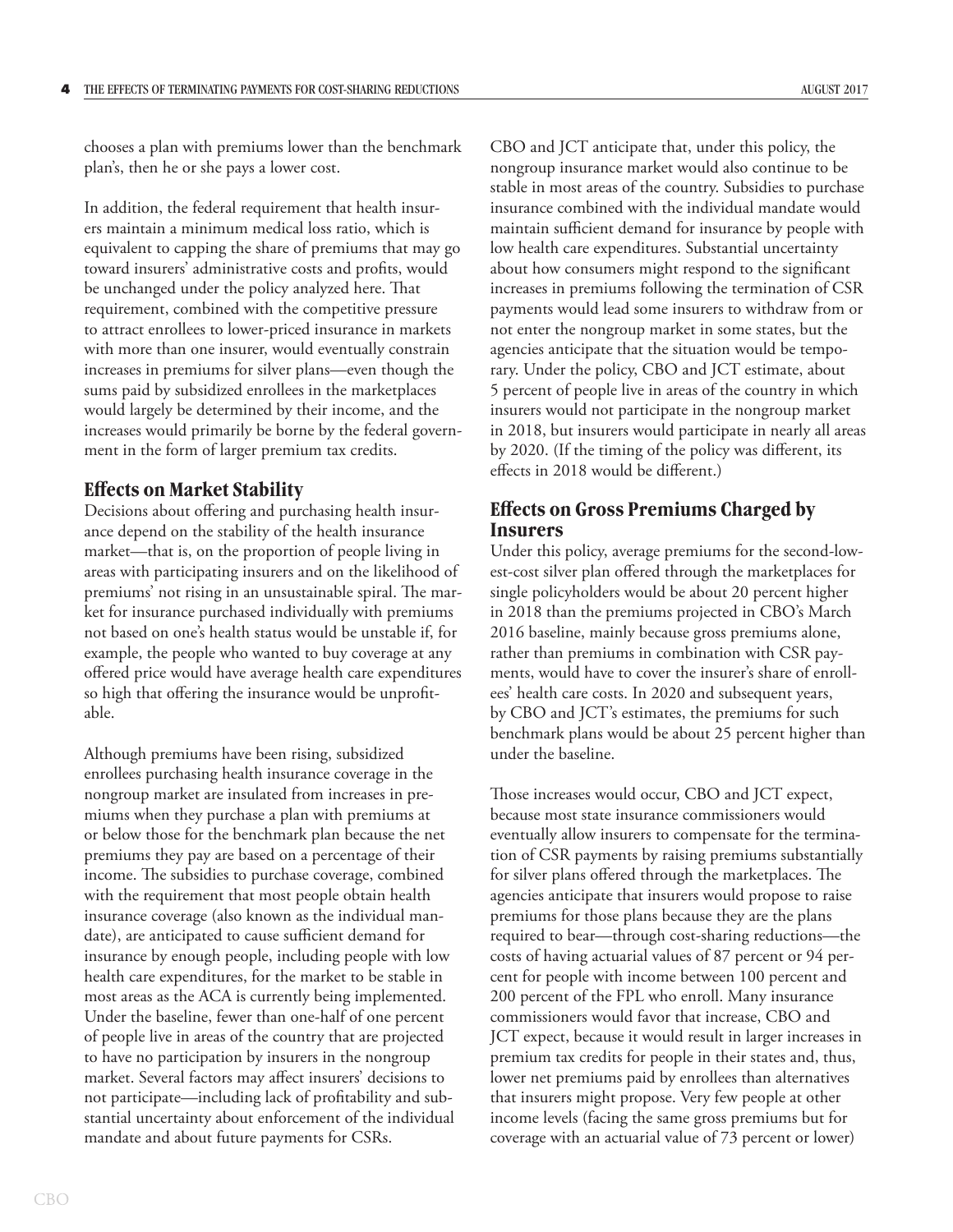would then enroll in silver plans in the marketplaces under the policy. Instead, they would purchase other plans, the agencies project.

The gross premiums for bronze plans with actuarial values around 60 percent and gold plans with actuarial values around 80 percent would change much less as a result of the policy, CBO and JCT anticipate, although some increases would occur during the next two years because of insurers' uncertainty about the policy's effects. The agencies expect that most state insurance commissioners would not allow insurers to significantly raise premiums for bronze and gold plans under the policy, especially after a year or two of experience, as those plans are not accompanied with cost-sharing reductions. Allowing premium increases for bronze and gold plans because of increases in costs for silver plans would distort prices in the market, because the increases would not correspond to changes in costs for those plans and would result in lower premium tax credits than if the increases were concentrated among silver plans.

However, for some bronze plans in the marketplaces, CBO and JCT project that gross premiums would modestly increase: those with an actuarial value that insurers would increase (within the allowable range) in an attempt to attract people who would have bought silver plans under the baseline but would not under the policy because of the large premium increases for them.

For gold plans in the marketplaces, the agencies project that gross premiums would be modestly lower under the policy because those plans would attract a larger share of healthier people who, under the baseline, would have bought silver plans. Under the baseline, gold plans tend to attract less healthy people who expect to have high health care expenditures, whereas silver plans attract healthier people as well.<sup>4</sup>

# **Effects on Net Premiums Paid by Enrollees**

CBO and JCT anticipate that many people with income between 100 percent and 200 percent of the FPL

purchasing insurance through the marketplaces would enroll in a silver plan with net premiums, after accounting for premium tax credits, that were similar under this policy and under the baseline. Some people in that income range would purchase bronze or gold plans for which the tax credits would cover the premiums entirely; however, in doing so, they would not be eligible for CSRs.

In general, CBO and JCT expect that most purchasers in the nongroup market with income between 200 percent and 400 percent of the FPL could pay net premiums equal to or less than those under the baseline for insurance with an actuarial value the same as (or even greater than) under the baseline. The main reason that purchasers could pay less or obtain a higher actuarial value is that the higher premiums for silver plans would boost the premium tax credit amounts.<sup>5</sup>

For purchasers in the nongroup market with income above 400 percent of the FPL, net and gross premiums would be the same because they are not eligible for premium tax credits. Under the policy, they could pay about the same premiums for bronze or silver plans (by purchasing outside the marketplaces) as under the baseline and lower premiums for gold plans (because of the health of enrollees in the plans), CBO and JCT project.

# **Effects for People With Income Between 100 Percent and 200 Percent of the FPL**

To assess the potential effects of the policy change, CBO and JCT constructed a set of examples to illustrate average amounts for gross premiums, premium tax credits, and net premiums (after accounting for the tax credits) in 2026. The agencies project, for instance, that people with income at 125 percent of the FPL, regardless of age, would pay a net premium of \$500 in 2026 to purchase a silver plan—the plan with the highest actuarial value for them—under the policy and \$450 under the baseline (see Table 1, at the end of this document).6 People

<sup>4.</sup> Federal risk-adjustment payments—which are made under the baseline and would be under the policy as well—aim to compensate insurers whose plans cover less healthy people, but the payments can address the risk only imperfectly. As a result, CBO and JCT anticipate that the greater share of healthy enrollees in gold plans under the policy would contribute to the modest reduction in premiums for those plans even though riskadjustment payments would be made.

<sup>5.</sup> For related projections in California's market, see Wesley Yin and Richard Domurat, *Evaluating the Potential Consequences of Terminating Direct Federal Cost-Sharing Reduction (CSR) Funding* (commissioned by Covered California, January 26, 2017), <http://tinyurl.com/yb86m89v>.

<sup>6.</sup> Those estimates of net premiums are determined by CBO's projection of the maximum percentage of income for calculating premium tax credits in 2026, which differs under the policy and under the baseline. That projection takes into account the difference in the probability, as estimated under the policy and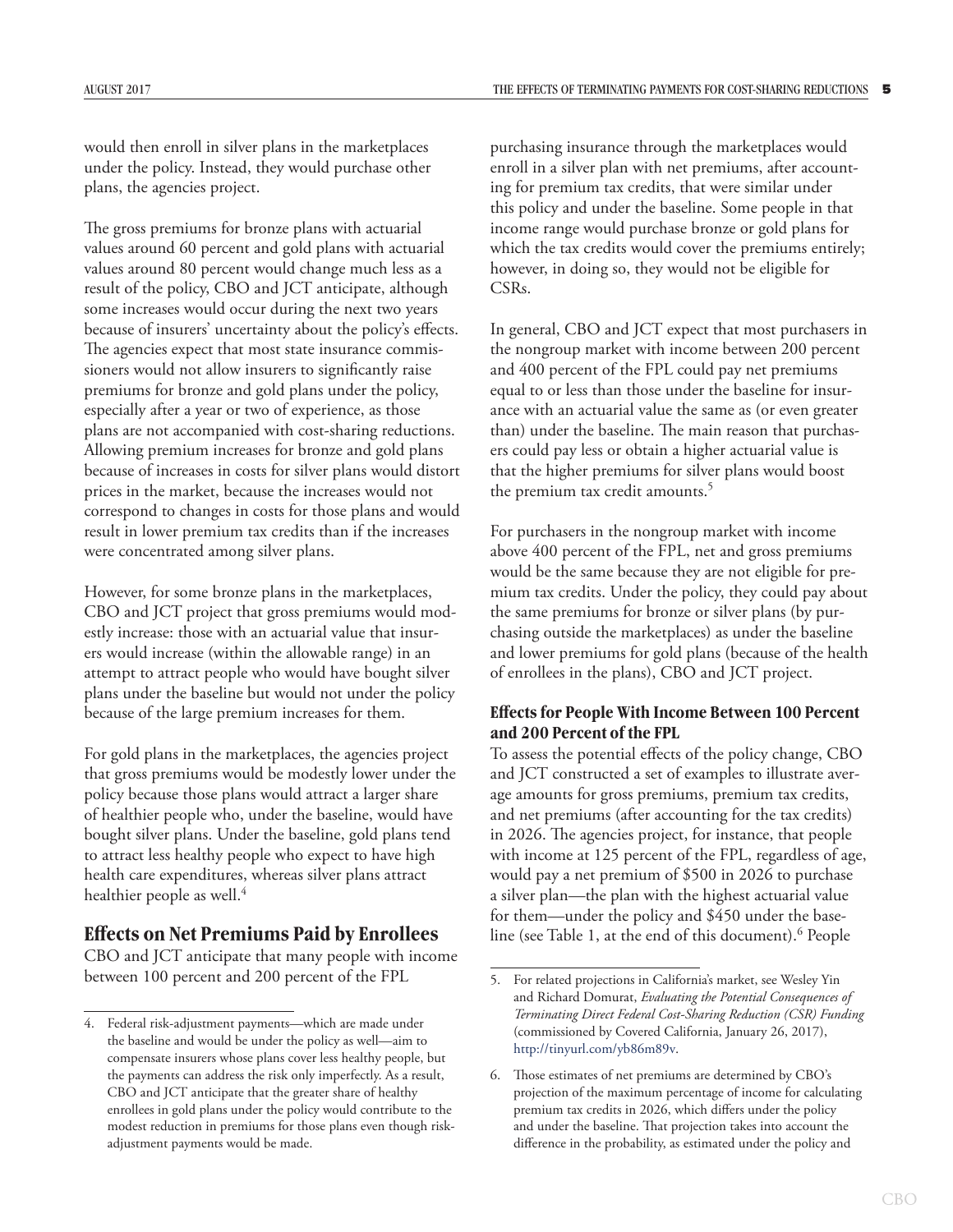with income at 175 percent of the FPL, the agencies estimate, would pay a net premium of \$1,850 under the policy and \$1,700 under the baseline for a silver plan. Although gross premiums would be higher because of the termination of CSR payments under the policy, net premiums would be determined as a percentage of people's income, and larger premium tax credits would make up most of the difference.

Under the policy, because of the larger premium tax credits (reflecting the higher costs of silver plans), some people in this income range would pay no net premiums for a plan with a higher actuarial value than one they could have purchased with no net premiums under the baseline. For example, under the policy, a 64-year-old with income at 125 percent of the FPL could purchase a gold plan and pay no net premiums but, under the baseline, could obtain only a bronze plan with no net premiums.

# **Effects for People With Income Between 200 Percent and 400 Percent of the FPL**

Under the policy, CBO and JCT anticipate, people with income between 200 percent and 400 percent of the FPL would continue to have access to the same silver plans that they are projected to purchase under the baseline with net premiums being similar in 2026. For those people, silver plans would have an actuarial value between bronze and gold plans. In the marketplaces, the gross premiums for silver plans would be higher than under the baseline, but premium tax credits for many people in that income range would be larger (see Table 2, at the end of this document). Outside the marketplaces, where such tax credits could not be used, CBO and JCT expect that silver plans would be offered with gross premiums about the same as those charged under the baseline because insurers would design slightly different products for sale there and could therefore price them differently than the plans sold in the marketplaces. Plans outside the marketplaces could be attractive to younger people whose premiums were not a large enough percentage of their income to qualify them for tax credits.

However, CBO and JCT project that, under the policy, people with income between 200 percent and 400 percent of the FPL who are eligible for premium tax credits would mostly use those larger amounts to purchase bronze or gold plans rather than silver plans—eventually boosting enrollment in the marketplaces. Bronze plans would have a lower actuarial value and lower premiums than silver or gold plans, offering potential enrollees a trade-off. But gold plans would have a higher actuarial value than silver plans available to people in this income range and, for many of those people, lower net premiums—such that very few of them would choose a silver plan.

For instance, in the agencies' set of illustrative examples for 2026 under the policy, a 40-year-old with income at 225 percent of the FPL could pay a net premium of \$1,150 for a bronze plan or \$3,050 for a gold plan. (A silver plan would be available with a net premium of \$3,350—more than the cost for a gold plan with a higher actuarial value.) Under the baseline, that person could pay \$2,050 for a bronze plan, \$3,050 for a silver plan, or \$4,900 for a gold plan. Thus, under the policy, that person would have lower net premiums for a plan of equal or higher actuarial value.

Gold plans would attract a larger share of enrollees under the policy—mostly people with income between 200 percent and 400 percent of the FPL who would have purchased a silver plan under the baseline. In addition to the larger premium tax credits under the policy, lower gross premiums would eventually contribute to higher enrollment. Under the policy, gross premiums for gold plans would eventually be lower than those for silver plans because, the agencies expect, silver plans would almost exclusively insure people with income between 100 percent and 200 percent of the FPL and (with CSRs) provide actuarial values of 87 percent or 94 percent—significantly higher than the actuarial value of around 80 percent for gold plans. Gross premiums for gold plans under the policy would be modestly lower than under the baseline because, in CBO and JCT's estimation, enrollees would be healthier and therefore have lower health care expenditures.

Enrollees' ages would make a bigger difference in their net premiums for those at the higher end of this income range. A 21-year-old with income at 375 percent of the FPL, for instance, could pay the same net premium in 2026 for a bronze plan (\$4,300) or a silver plan (\$5,100)

in CBO's March 2016 baseline, that the specified percentages of income would be increased. Such an increase would apply if total federal subsidies through the marketplaces (including subsidies for both premiums and cost sharing) exceeded 0.504 percent of gross domestic product in the preceding year. CBO projects that the probability of reaching that percentage would be greater under the policy than it is under the baseline.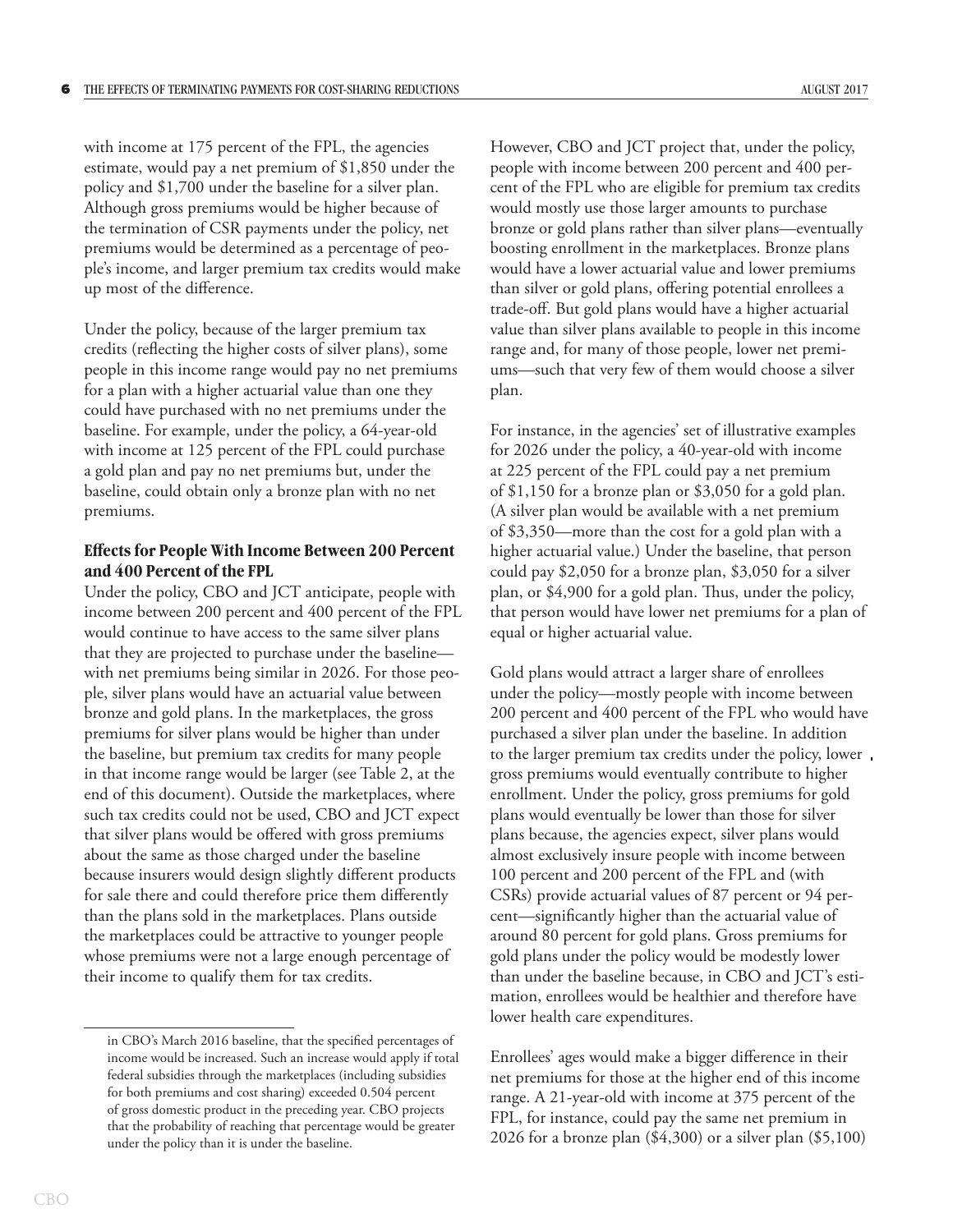under the policy (by purchasing outside the marketplace) as under the baseline, and \$350 less for a gold plan.7 A 64-year-old with that income would see more attractive options. Such a person could pay a net premium of \$6,800 for a gold plan under the policy, compared with \$6,750 for a silver plan under the baseline. For a bronze plan, that person could pay \$2,300 under the policy, compared with \$4,350 under the baseline. Older people's much larger premium tax credits under the policy explain the difference.

# **Effects for People With Income Above 400 Percent of the FPL**

For people with income above 400 percent of the FPL, silver plans offered through the marketplaces would be less attractive than other plans. Because those people are not eligible for premium tax credits, however, the increase in their purchases of gold plans would be proportionately smaller than the increase for people with income between 200 percent and 400 percent of the FPL—and the increase in their purchases of plans outside the marketplaces, proportionately larger. In the agencies' set of illustrative examples, a 40-year-old with income at 450 percent of the FPL, for instance, could pay the same net premium in 2026 for a bronze plan or a silver plan under the policy (by purchasing outside the marketplace) as under the baseline, and \$450 less for a gold plan.

# **Effects on the Federal Budget**

CBO and JCT estimate that, on net, adopting this policy would increase the federal deficit by a total of \$194 billion over the 2017–2026 period. That change would result from a \$201 billion increase in outlays and a \$7 billion increase in revenues (see Table 3, at the end of this document).

The total increase in the deficit that would result under the policy includes the following amounts:

- Costs of \$247 billion from net increases in marketplace subsidies (an increase of \$365 billion for premium tax credits offset by a reduction in CSR payments of \$118 billion) stemming from increases in the average subsidy per person for people receiving the ACA's tax credits for premium assistance to purchase nongroup health insurance and in the number of people receiving those subsidies in most years and
- A net increase of \$7 billion in federal outlays for Medicaid because of higher enrollment resulting from a reduction in the number of employers offering health insurance to their workers in most years.

Those increases in the deficit would be partially offset by:

- Savings of \$47 billion, mostly associated with shifts in the mix of taxable and nontaxable compensation resulting in more taxable income—from a net decrease in most years in the number of people estimated to enroll in employment-based health insurance coverage, and
- A net increase of \$11 billion in revenues resulting from an increase in most years in the number of employers subject to penalties for not offering health insurance.

# **Effects on Health Insurance Coverage**

According to CBO and JCT's estimates, the number of people uninsured under this policy would be about 1 million higher than under the baseline in 2018 but about 1 million lower in each year starting in 2020 (see Table 4, at the end of this document). In 2018, under the policy, the largest effect on coverage would derive from the drop in the number of insurers participating in the nongroup market.

By 2020, the effect on coverage would stem primarily from the increases in premium tax credits, which would make purchasing nongroup insurance more attractive for some people. As a result, a larger number of people would purchase insurance through the marketplaces, and a smaller number of people would purchase employment-based health insurance.

<sup>7.</sup> CBO and JCT expect that, under the policy, gross premiums for bronze and silver plans offered outside the marketplaces would be about the same as under the baseline and lower than those for plans offered through the marketplaces in most areas. For bronze plans, the agencies anticipate, some insurers would raise the actuarial value of plans offered through the marketplaces to 65 percent (the maximum currently allowed) to try to attract enrollees who might have purchased silver plans if the premiums were lower. Bronze plans offered outside the marketplaces with an actuarial value of 60 percent would have lower premiums. For silver plans, premiums would be lower for ones offered outside the marketplaces because plans offered through the marketplaces would have premiums covering the costs of people eligible for higher actuarial values (of 87 percent and 94 percent).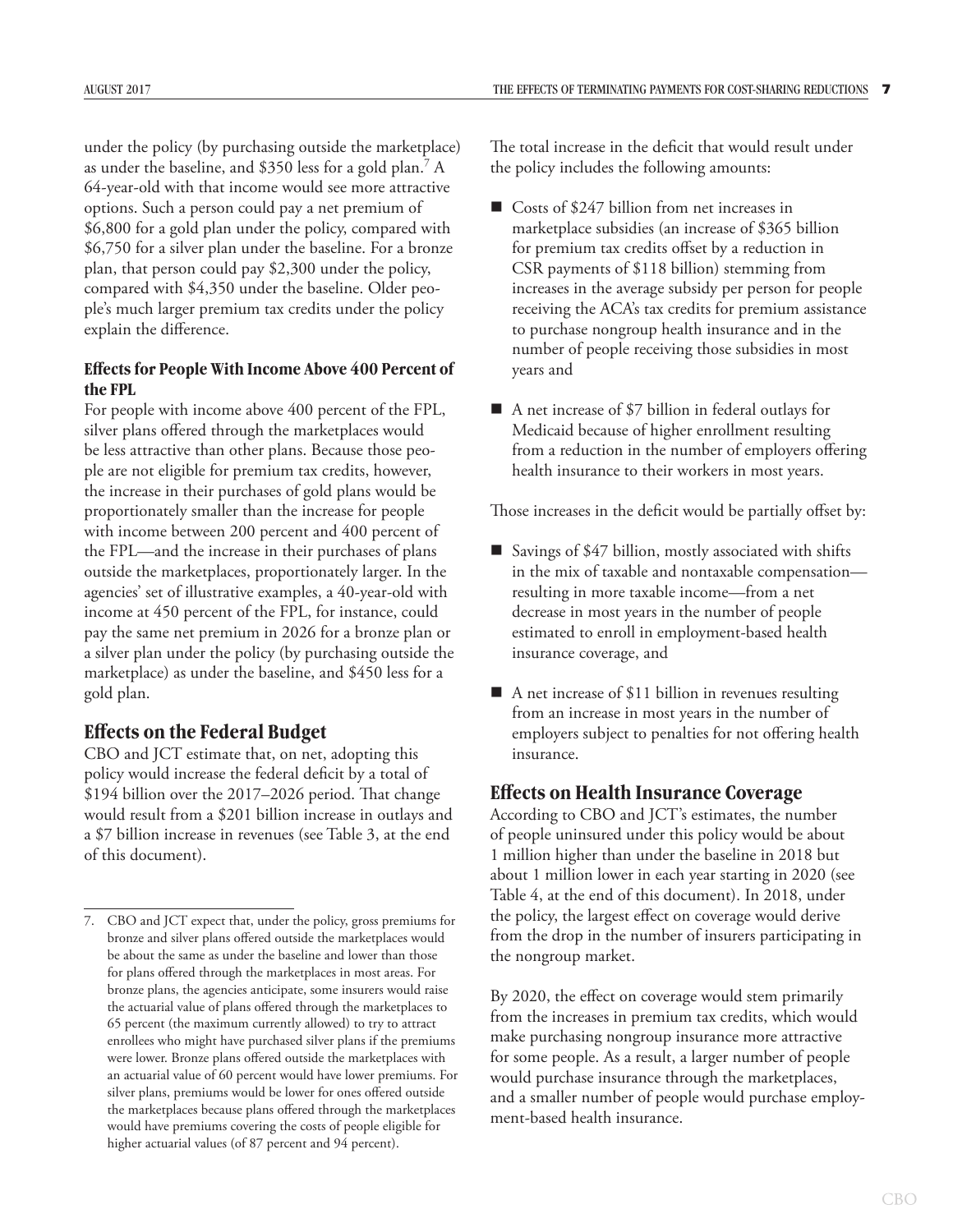## **Uncertainty Surrounding the Estimates**

CBO and JCT have endeavored to develop budgetary estimates that are in the middle of the distribution of potential outcomes. Such estimates are inherently imprecise because the ways in which federal agencies, states, insurers, employers, individuals, doctors, hospitals, and other affected parties would respond to the changes made by this policy are all difficult to predict.

Under this policy, the responses by states and insurers in the short term are particularly uncertain. For example, under the policy, total federal subsidies would be smaller and the number of uninsured people would be larger if more people lived in areas with no insurers in the marketplaces than the agencies project, and vice versa. Also, the increases in premium tax credits could be larger than CBO and JCT project if states allowed very large increases in premiums in 2018 to ensure that they had at least one insurer in an area. But the increases in tax credits could be smaller than projected if more people than the agencies expect lived in states requiring insurers to spread premium increases in 2018 across bronze, silver, and gold plans in the marketplaces as well as outside them, rather than focusing the increases on silver plans in the marketplaces.

# **Additional Issues Depending on How the Policy Was Implemented**

CBO and JCT analyzed the effects of eliminating the Administration's authority to make CSR payments. For their analysis, the agencies assumed that hypothetical legislation with that end would be enacted by August 31, 2017, and that CSR payments would not be made after December 31, 2017. If the Administration, either of its own volition or in response to a court order, announced by August 31, 2017, that it would not make CSR payments after December 31, 2017, the agencies expect that the results would be similar to those discussed here. If the policy was implemented differently, various additional issues would arise.

## **Timing**

If the announcement date and the effective date for the policy differed from what CBO and JCT used in this analysis, then the effects of the policy would differ. For example, if CSR payments were terminated after insurers had finalized or had begun charging premiums not incorporating such a change, insurers would suffer significant financial losses. To reduce those losses, some insurers would exit the marketplaces in the middle of the year. Some of those marketplaces would have no insurers remaining—reducing federal costs but increasing the number of people who were uninsured. Also, subsequent lawsuits might result in outlays by the federal government. If the effective date for terminating CSR payments was the beginning of 2019 instead of 2018, the effects in 2018 would be much smaller.

#### **Certainty**

Implementation of the policy through legislation, as opposed to executive or judicial action, would provide greater certainty about how the ACA would be carried out in the short term. Executive or judicial action could very well be challenged in lawsuits that would take some time to resolve—potentially extending the number of years insurers might not participate in the marketplaces.

#### **CBO's Baseline**

In CBO and JCT's initial cost estimate for the ACA and in subsequent baseline projections, the agencies have recorded the CSR payments as direct spending (that is, spending that does not require appropriation action)—a conclusion reached because the cost-sharing subsidies were viewed as a form of entitlement authority. The statute that specifies construction of the baseline requires that CBO assume full funding of entitlement authority.8

In 2014, the government began making payments for cost-sharing subsidies, and the House of Representatives subsequently brought a lawsuit challenging the department's authority to make such payments. On May 12, 2016, the District Court for the District of Columbia held that the government did not have the authority to make payments for cost-sharing subsidies but allowed it to continue making payments pending appeal. On February 22, 2017, at the request of the House of Representatives and the Administration, the U.S. Court of Appeals for the District of Columbia Circuit agreed to hold the appeal in abeyance while the Congress and the Administration seek a resolution, presumably through legislation. On August 1, 2017, that court allowed 17 states and the District of Columbia to intervene in the case, so future actions in the case will now involve those parties in addition to the House of Representatives and the Administration.

<sup>8.</sup> See section 257(b)(1) of the Balanced Budget and Emergency Deficit Control Act of 1985; 2 U.S.C. §907(b)(1).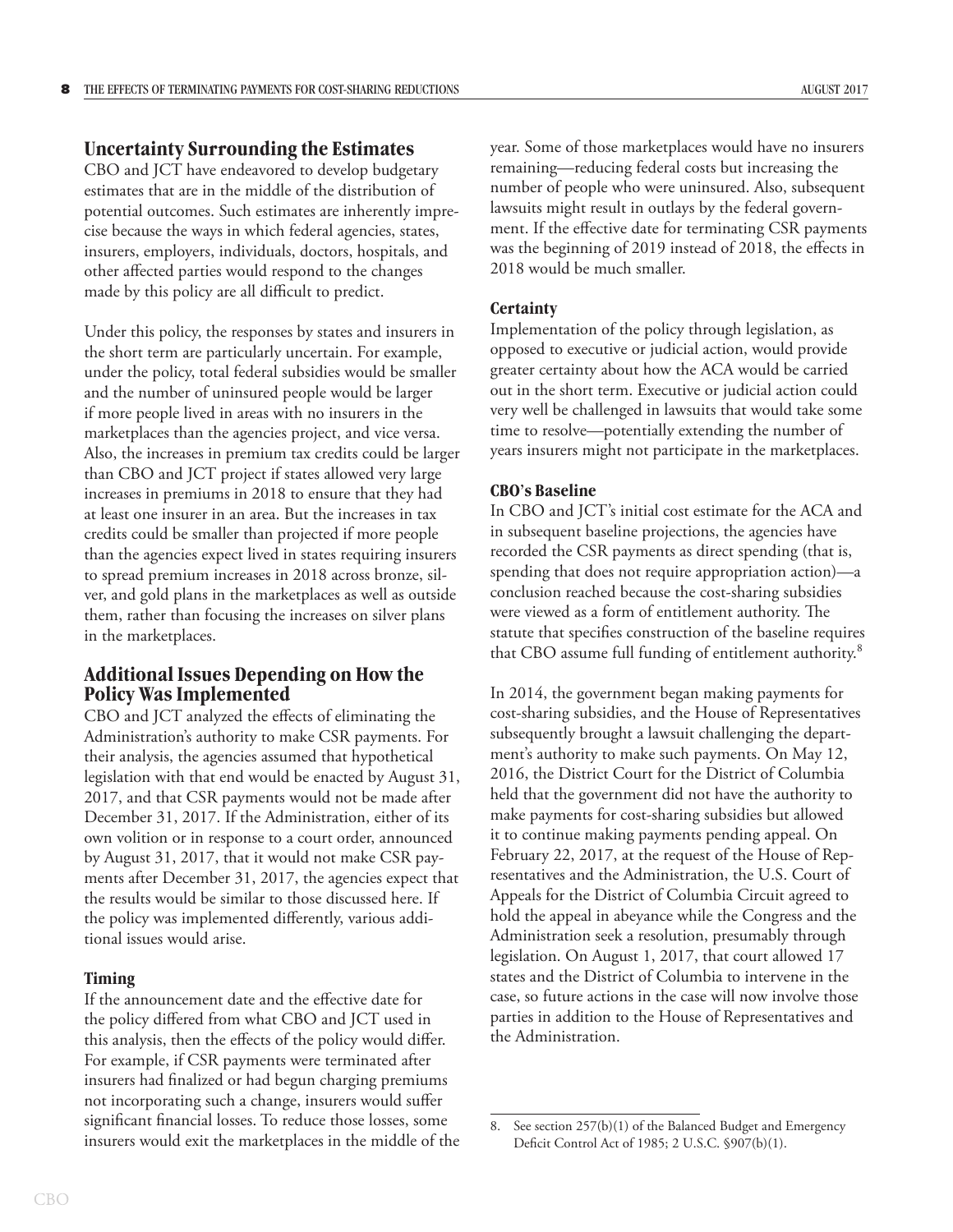CBO has not made any changes to its baseline projections in response to that court case because the case is on appeal and the Administration has continued to make the payments for cost-sharing subsidies. CBO typically updates its baseline budget projections at specific times each year to reflect legislative action, economic changes, and other developments. During the course of a year, however, events occur (usually, the enactment of legislation, actions by the courts, or decisions by executive branch agencies) that are different from those anticipated in developing the baseline projections. If new information indicates that an action or event that would affect CBO's baseline has happened or definitely will happen, CBO incorporates that information in its next regular update of its baseline. In addition, CBO immediately takes that information into account in assessing what will happen under current law when it analyzes the effects of legislation being considered by the Congress, even if the agency has not published new baseline projections.

If the Administration stopped making CSR payments because of executive or judicial action, CBO's typical procedures for updating its baseline would not necessarily apply because of the conflict between that action and the statutory requirements for constructing the baseline. Specifically, because the CSR payments are considered an entitlement, projections incorporating that action would differ from ones reflecting the statutory requirement that CBO assume full funding of entitlement authority. Hence, CBO would consult with the Budget Committees to decide whether and how to reflect the action in the agency's baseline and cost estimates. If the policy was implemented through legislation, no such conflict would arise, and its effects would be reflected in the baseline and cost estimates immediately.

# **Methodology**

This policy's effects would depend in part on how individuals responded to changes in the prices, after subsidies, they had to pay for nongroup insurance and on their underlying desire for such insurance. Effects would also stem from how businesses responded to changes in those prices for nongroup insurance and in the attractiveness of other aspects of nongroup alternatives to employment-based insurance.

To capture those complex interactions, CBO uses a microsimulation model to estimate how rates of coverage and sources of insurance would change as a result of alterations in eligibility and subsidies for—and thus the

net cost of—various insurance options. Based on survey data, that model incorporates a wide range of information about a representative sample of individuals and families, including their income, employment, health status, and health insurance coverage. The model also incorporates information from the research literature about the responsiveness of individuals and employers to price changes and the responsiveness of individuals to changes in eligibility for public coverage. CBO regularly updates the model so that it incorporates information from the most recent administrative data on insurance coverage and premiums. CBO and JCT use that model—in combination with models to project tax revenues, models of spending and actions by states, projections of trends in early retirees' health insurance coverage, and other available information—to inform their estimates of the numbers of people with certain types of coverage and the associated federal budgetary costs.9

This document was requested by the House Democratic Leader and the House Democratic Whip. Kate Fritzsche, Jeffrey Kling, Sarah Masi, Eamon Molloy, and Allison Percy prepared it with guidance from Jessica Banthin and Holly Harvey and with contributions from Ezra Porter, Lisa Ramirez-Branum, Robert Stewart, and the staff of the Joint Committee on Taxation. Chad Chirico, Theresa Gullo, Mark Hadley, Alexandra Minicozzi, Robert Sunshine, and David Weaver reviewed the document; John Skeen edited it; and Casey Labrack prepared it for publication.

An electronic version is available on CBO's website (www.cbo.gov/publication/53009).

 $11601$ 

Keith Hall Director August 2017

<sup>9.</sup> For additional information, see Congressional Budget Office, "Methods for Analyzing Health Insurance Coverage" (accessed August 14, 2017), [www.cbo.gov/topics/health-care/methods](http://www.cbo.gov/topics/health-care/methods-analyzing-health-insurance-coverage)[analyzing-health-insurance-coverage](http://www.cbo.gov/topics/health-care/methods-analyzing-health-insurance-coverage).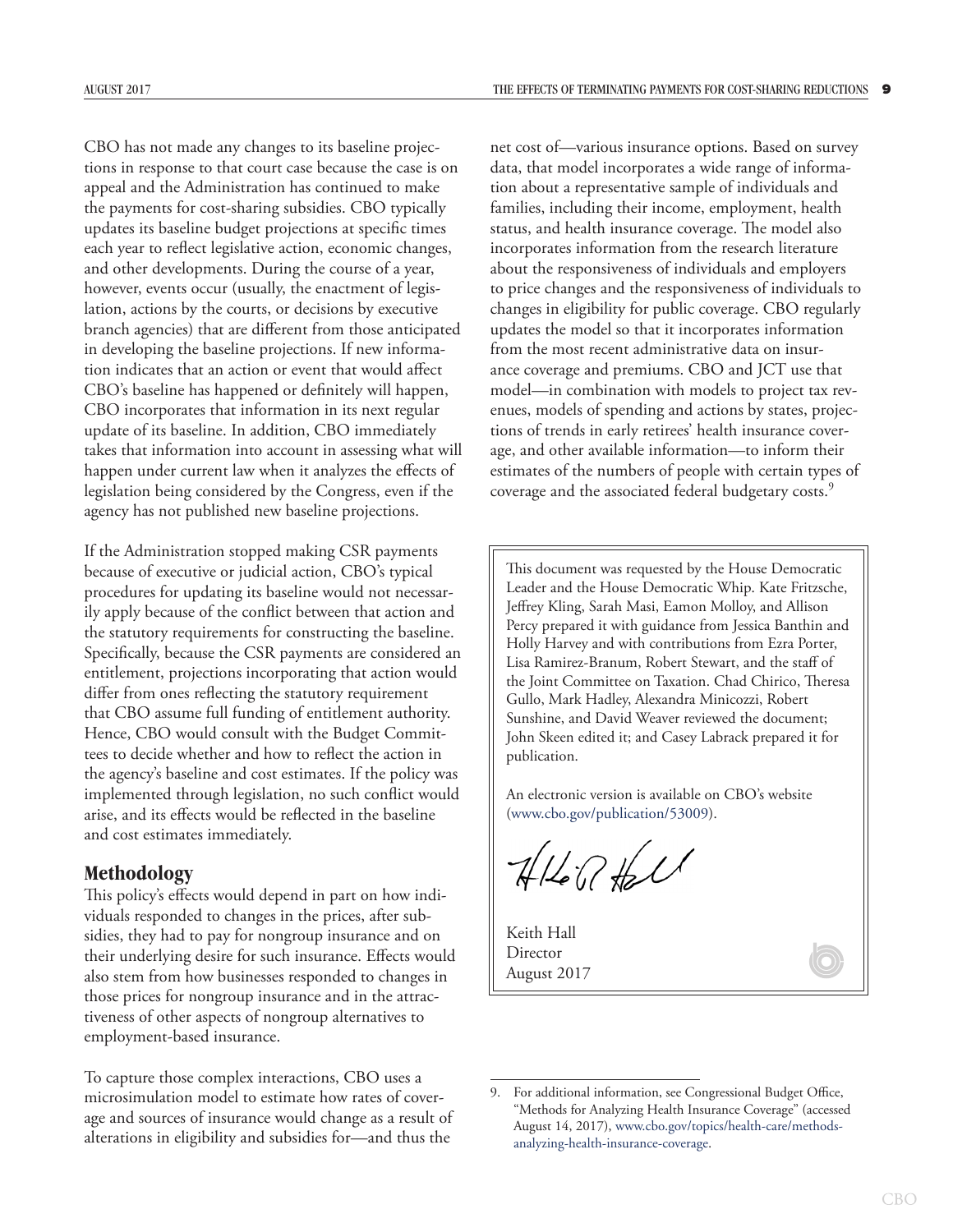Dollars

|                                       | <b>Bronze Plan</b>                                                                 |                                                                                                                                                                                                                                                                                                                                                                                                                                                    |                        |                                                         |                        |                              | Gold Plan                                                   |                                             | Silver Plan                                      |                                                                              |                        |                                                                                    |  |  |  |
|---------------------------------------|------------------------------------------------------------------------------------|----------------------------------------------------------------------------------------------------------------------------------------------------------------------------------------------------------------------------------------------------------------------------------------------------------------------------------------------------------------------------------------------------------------------------------------------------|------------------------|---------------------------------------------------------|------------------------|------------------------------|-------------------------------------------------------------|---------------------------------------------|--------------------------------------------------|------------------------------------------------------------------------------|------------------------|------------------------------------------------------------------------------------|--|--|--|
|                                       | Premium <sup>a</sup><br>$\sim$                                                     | Premium<br>Tax<br>Credit <sup>b</sup><br>$\quad = \quad % \qquad \frac{1}{2} \begin{bmatrix} \frac{1}{2} & \frac{1}{2} \frac{1}{2} & \frac{1}{2} \frac{1}{2} \frac{1}{2} & \frac{1}{2} \frac{1}{2} \frac{1}{2} \frac{1}{2} \frac{1}{2} \frac{1}{2} \frac{1}{2} \frac{1}{2} \frac{1}{2} \frac{1}{2} \frac{1}{2} \frac{1}{2} \frac{1}{2} \frac{1}{2} \frac{1}{2} \frac{1}{2} \frac{1}{2} \frac{1}{2} \frac{1}{2} \frac{1}{2} \frac{1}{2} \frac{1}{2$ | Net<br>Premium<br>Paid | Actuarial<br>Value of<br>Plan<br>(Percent) <sup>c</sup> | Premium <sup>a</sup> - | Premium<br>Tax<br>$Credit^b$ | Net<br>Premium<br>Paid<br>$\hspace{0.1in} = \hspace{0.1in}$ | Actuarial<br>Value of Plan<br>$(Percent)^c$ | Premium <sup>a</sup><br>$\overline{\phantom{a}}$ | Premium<br>Tax<br>Credit <sup>b</sup><br>$\hspace*{0.5cm} = \hspace*{0.5cm}$ | Net<br>Premium<br>Paid | Actuarial<br>Value of Plan<br>After Cost-<br>Sharing<br>Subsidies<br>$(Percent)^c$ |  |  |  |
|                                       |                                                                                    | Single Individual With Annual Income of \$18,900 (125 percent of FPL) and Not Eligible for Medicaid <sup>d</sup>                                                                                                                                                                                                                                                                                                                                   |                        |                                                         |                        |                              |                                                             |                                             |                                                  |                                                                              |                        |                                                                                    |  |  |  |
| <b>Under the Baseline</b>             |                                                                                    |                                                                                                                                                                                                                                                                                                                                                                                                                                                    |                        |                                                         |                        |                              |                                                             |                                             |                                                  |                                                                              |                        |                                                                                    |  |  |  |
| 21 years old                          | 4,300                                                                              | 4,300                                                                                                                                                                                                                                                                                                                                                                                                                                              | $\mathbf{0}$           |                                                         | 6,550                  | 4,650                        | 1,900                                                       |                                             | 5,100                                            | 4,650                                                                        | 450                    |                                                                                    |  |  |  |
| 40 years old                          | 5,500                                                                              | 5,500                                                                                                                                                                                                                                                                                                                                                                                                                                              | $\theta$               |                                                         | 8,350                  | 6,050                        | 2,300                                                       | 80                                          | 6,500                                            | 6,050                                                                        | 450                    | 94                                                                                 |  |  |  |
| 64 years old                          | 12,900                                                                             | 12,900                                                                                                                                                                                                                                                                                                                                                                                                                                             | $\boldsymbol{0}$       | 60                                                      | 19,650                 | 14,850                       | 4,800                                                       |                                             | 15,300                                           | 14,850                                                                       | 450                    |                                                                                    |  |  |  |
| Under the Policy, in the Marketplaces |                                                                                    |                                                                                                                                                                                                                                                                                                                                                                                                                                                    |                        |                                                         |                        |                              |                                                             |                                             |                                                  |                                                                              |                        | -----                                                                              |  |  |  |
| 21 years old                          | 4,700                                                                              | 4,700                                                                                                                                                                                                                                                                                                                                                                                                                                              | $\mathbf{0}$           |                                                         | 6,200                  | 5,900                        | 300                                                         |                                             | 6,400                                            | 5,900                                                                        | 500                    |                                                                                    |  |  |  |
| 40 years old                          | 6,000                                                                              | 6,000                                                                                                                                                                                                                                                                                                                                                                                                                                              | $\boldsymbol{0}$       | 65                                                      | 7,900                  | 7,700                        | 200                                                         | 80                                          | 8,200                                            | 7,700                                                                        | 500                    | 94                                                                                 |  |  |  |
| 64 years old                          | 14,100                                                                             | 14.100                                                                                                                                                                                                                                                                                                                                                                                                                                             | $\theta$               |                                                         | 18,600                 | 18,600                       | $\mathbf{0}$                                                |                                             | 19,200                                           | 18,700                                                                       | 500                    |                                                                                    |  |  |  |
|                                       | Single Individual With Annual Income of \$26,500 (175 percent of FPL) <sup>d</sup> |                                                                                                                                                                                                                                                                                                                                                                                                                                                    |                        |                                                         |                        |                              |                                                             |                                             |                                                  |                                                                              |                        |                                                                                    |  |  |  |
| <b>Under the Baseline</b>             |                                                                                    |                                                                                                                                                                                                                                                                                                                                                                                                                                                    |                        |                                                         |                        |                              |                                                             |                                             |                                                  |                                                                              |                        |                                                                                    |  |  |  |
| 21 years old                          | 4,300                                                                              | 3,400                                                                                                                                                                                                                                                                                                                                                                                                                                              | 900                    |                                                         | 6,550                  | 3,400                        | 3,150                                                       |                                             | 5,100                                            | 3,400                                                                        | 1,700                  |                                                                                    |  |  |  |
| 40 years old                          | 5,500                                                                              | 4,800                                                                                                                                                                                                                                                                                                                                                                                                                                              | 700                    | 60                                                      | 8,350                  | 4,800                        | 3,550                                                       | 80                                          | 6.500                                            | 4,800                                                                        | 1,700                  | 87                                                                                 |  |  |  |
| 64 years old                          | 12,900                                                                             | 12,900                                                                                                                                                                                                                                                                                                                                                                                                                                             | $\mathbf{0}$           |                                                         | 19,650                 | 13,600                       | 6,050                                                       |                                             | 15,300                                           | 13,600                                                                       | 1,700                  |                                                                                    |  |  |  |
| Under the Policy, in the Marketplaces |                                                                                    |                                                                                                                                                                                                                                                                                                                                                                                                                                                    |                        |                                                         |                        |                              |                                                             |                                             |                                                  |                                                                              |                        | $1 - 1 - 1 - 1$                                                                    |  |  |  |
| 21 years old                          | 4,700                                                                              | 4,550                                                                                                                                                                                                                                                                                                                                                                                                                                              | 150                    |                                                         | 6,200                  | 4,550                        | 1,650                                                       |                                             | 6,400                                            | 4,550                                                                        | 1,850                  |                                                                                    |  |  |  |
| 40 years old                          | 6,000                                                                              | 6,000                                                                                                                                                                                                                                                                                                                                                                                                                                              | $\mathbf{0}$           | 65                                                      | 7,900                  | 6,350                        | 1,550                                                       | 80                                          | 8,200                                            | 6,350                                                                        | 1,850                  | 87                                                                                 |  |  |  |
| 64 years old                          | 14,100                                                                             | 14.100                                                                                                                                                                                                                                                                                                                                                                                                                                             | $\boldsymbol{0}$       |                                                         | 18,600                 | 17,350                       | 1,250                                                       |                                             | 19,200                                           | 17,350                                                                       | 1,850                  |                                                                                    |  |  |  |
|                                       |                                                                                    |                                                                                                                                                                                                                                                                                                                                                                                                                                                    |                        |                                                         |                        |                              |                                                             |                                             |                                                  |                                                                              |                        |                                                                                    |  |  |  |

**Table 1. Illustrative Examples, for Single Individuals With Income Under 200 Percent of the FPL, of Subsidies for Nongroup Health Insurance in 2026 Under CBO's Baseline and Under a Policy Eliminating CSR Payments**

Sources: Congressional Budget Office; staff of the Joint Committee on Taxation.

All dollar figures have been rounded to the nearest \$50. Amounts in light italic type show premiums for plans that very few people would buy because either more comprehensive coverage would be available at the same or a lower cost or equivalent coverage would be available at a lower cost.

 $CSR = cost-sharing reduction; FPL = federal powerty level.$ 

a. For this illustration, CBO projected the average national premiums for a 21-year-old in the nongroup health insurance market in 2026 both under the baseline and under a policy in which CSR payments to insurers are eliminated. On the basis of those amounts, CBO calculated premiums for a 40-year-old and a 64-year-old, assuming that the person lives in a state that uses the federal default age-rating methodology, under which 64-year-olds can be charged premiums that are three times as much as those for 21-year-olds. CBO projects that, under both the baseline and the policy, most states will use the default 3-to-1 age-rating curve.

b. Premium tax credits are calculated as the difference between the reference premium and a specified percentage of income for a person with income at a given percentage of the FPL. That specified percentage grows over time. The reference premium under current law is the premium for the second-lowest-cost silver plan available in the marketplace in the area in which the person resides. CBO's projection of the maximum percentage of income for calculating premium tax credits in 2026 takes into account the difference in the probability, as estimated in CBO's March 2016 baseline and under the policy eliminating CSR payments, that the specified percentages of income would be increased. Such an increase would apply if total federal subsidies through the marketplaces (including subsidies for both premiums and cost sharing) exceeded 0.504 percent of gross domestic product in the preceding year. CBO projects that the probability of reaching that percentage would be higher under the policy than it is under the baseline.

c. The actuarial value of a plan is the percentage of costs for covered services that the plan pays on average. The federal government's CSR payments to insurers reduce the cost-sharing amounts (out-of-pocket payments required under insurance policies) for covered people whose income is generally between 100 percent and 250 percent of the FPL. The subsidy amounts in this example would range from \$1,600 for a 21-year-old with income at 125 percent of the FPL to \$4,750 for a 64-year-old at the same income level and from \$1,100 for a 21-year-old with income at 175 percent of the FPL to \$3,350 for a 64-year-old at the same income level. Under current law, CSRs generally have the effect of increasing the actuarial value of the plan from 70 percent for a typical silver plan to 94 percent for people whose income is at least 100 percent of the FPL and not more than 150 percent; to 87 percent for people with income greater than 150 percent of the FPL and not more than 200 percent; and to 73 percent for people with income greater than 200 percent of the FPL and not more than 250 percent. For people whose income is greater than 250 percent of the FPL, a silver plan would have a standard 70 percent actuarial value.

If CSR payments were eliminated, insurers would still have to provide plans with reduced cost-sharing to qualified individuals at the specified income levels. CBO projects that state insurance commissioners would most likely direct insurers to incorporate the amounts into the premiums only for silver plans because doing so would best take advantage of increases in premium tax credits. CBO anticipates that in most states, bronze plans available in the marketplaces would have an actuarial value of 65 percent, and gold plans, 80 percent. Silver plans would have an actuarial value of 70 percent for those not eligible for CSRs and 73 percent, 87 percent, or 94 percent for those eligible. Outside the marketplaces, plans would be available at actuarial values of 60 percent, 70 percent, and 80 percent, CBO anticipates.

The premiums for plans reflect not only the difference in the percentage of costs paid but also the effects of induced demand, as people in plans with a higher actuarial value tend to consume more health services, and risk selection, as people with higher expected health care costs are more likely to buy plans with higher actuarial values. A risk-adjustment program under the Affordable Care Act mitigates but does not fully eliminate the effect of risk selection.

d. Income levels reflect modified adjusted gross income, which equals adjusted gross income plus untaxed Social Security benefits, foreign earned income that is excluded from adjusted gross income, tax-exempt interest, and income of dependent filers. CBO projects that in 2026, a modified adjusted gross income of \$18,900 will equal 125 percent of the FPL and an income of \$26,500 will equal 175 percent of the FPL.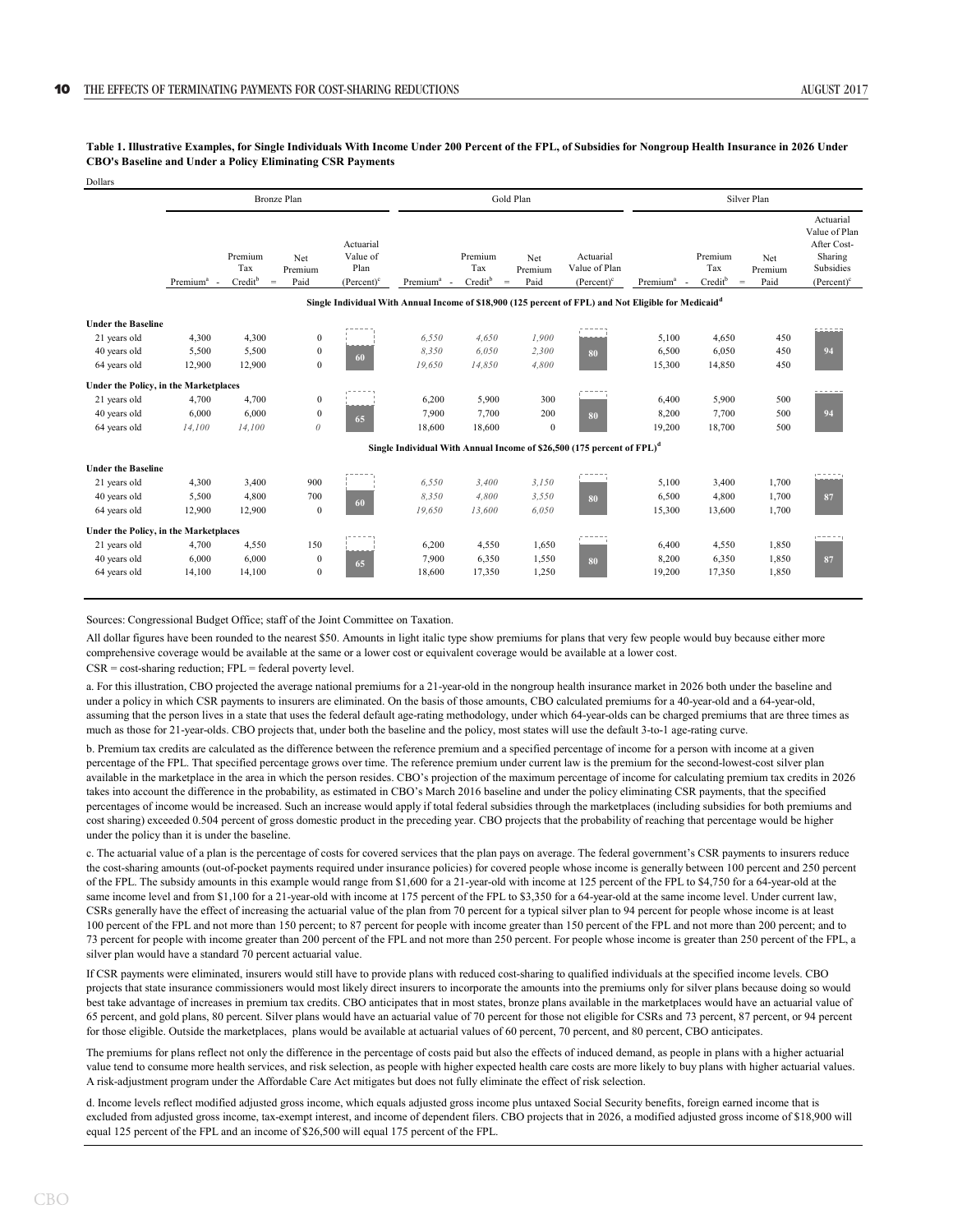#### **Table 2. Illustrative Examples, for Single Individuals With Income Over 200 Percent of the FPL, of Subsidies for Nongroup Health Insurance in 2026 Under CBO's Baseline and Under a Policy Eliminating CSR Payments**

| Dollars                                      |                      |                                                |                        |                                                      |                        |                                                   |                        |                                                                                       |                      |                                       |                                    |                                                |  |
|----------------------------------------------|----------------------|------------------------------------------------|------------------------|------------------------------------------------------|------------------------|---------------------------------------------------|------------------------|---------------------------------------------------------------------------------------|----------------------|---------------------------------------|------------------------------------|------------------------------------------------|--|
|                                              |                      |                                                | <b>Bronze Plan</b>     |                                                      |                        |                                                   | Silver Plan            |                                                                                       | Gold Plan            |                                       |                                    |                                                |  |
|                                              | Premium <sup>a</sup> | Premium<br>Tax<br>Creditb<br>$\qquad \qquad =$ | Net<br>Premium<br>Paid | Actuarial<br>Value of Plan<br>(Percent) <sup>c</sup> | Premium <sup>a</sup> - | Premium<br>Tax<br>Credit <sup>b</sup><br>$\equiv$ | Net<br>Premium<br>Paid | <b>Actuarial Value</b><br>of Plan After<br>Cost-Sharing<br>Subsidies<br>$(Percent)^c$ | Premium <sup>a</sup> | Premium<br>Tax<br>Credit <sup>b</sup> | Net<br>Premium<br>$\equiv$<br>Paid | Actuarial<br>Value of<br>Plan<br>$(Percent)^c$ |  |
|                                              |                      |                                                |                        |                                                      |                        |                                                   |                        | Single Individual With Annual Income of \$34,100 (225 percent of FPL) <sup>d</sup>    |                      |                                       |                                    |                                                |  |
| <b>Under the Baseline</b>                    |                      |                                                |                        |                                                      |                        |                                                   |                        |                                                                                       |                      |                                       |                                    |                                                |  |
| 21 years old                                 | 4,300                | 2,050                                          | 2,250                  |                                                      | 5,100                  | 2,050                                             | 3,050                  |                                                                                       | 6,550                | 2,050                                 | 4,500                              |                                                |  |
| 40 years old                                 | 5,500                | 3,450                                          | 2,050                  |                                                      | 6,500                  | 3,450                                             | 3,050                  |                                                                                       | 8,350                | 3,450                                 | 4,900                              |                                                |  |
| 64 years old                                 | 12,900               | 12,250                                         | 650                    | 60                                                   | 15,300                 | 12,250                                            | 3,050                  | $73\,$                                                                                | 19,650               | 12,250                                | 7,400                              | 80                                             |  |
| Under the Policy, In the Marketplaces        |                      |                                                |                        |                                                      |                        |                                                   |                        |                                                                                       |                      |                                       |                                    |                                                |  |
| 21 years old                                 | 4,700                | 3,050                                          | 1,650                  |                                                      | 6,400                  | 3,050                                             | 3,350                  |                                                                                       | 6,200                | 3,050                                 | 3,150                              |                                                |  |
| 40 years old                                 | 6,000                | 4,850                                          | 1,150                  |                                                      | 8,200                  | 4,850                                             | 3,350                  |                                                                                       | 7,900                | 4,850                                 | 3,050                              |                                                |  |
| 64 years old                                 | 14,100               | 14,100                                         | $\boldsymbol{0}$       | 65                                                   | 19,200                 | 15,850                                            | 3,350                  | $73\,$                                                                                | 18,600               | 15,850                                | 2,750                              | 80                                             |  |
| Under the Policy, Outside the Marketplaces   |                      |                                                |                        |                                                      |                        |                                                   |                        |                                                                                       |                      |                                       |                                    |                                                |  |
| 21 years old                                 | 4.300                | $\boldsymbol{\theta}$                          | 4,300                  |                                                      | 5,100                  | $\theta$                                          | 5,100                  |                                                                                       | 6,200                | $\boldsymbol{\theta}$                 | 6,200                              |                                                |  |
| 40 years old                                 | 5,500                | $\boldsymbol{\theta}$                          | 5,500                  |                                                      | 6,500                  | $\theta$                                          | 6,500                  |                                                                                       | 7,900                | $\boldsymbol{\theta}$                 | 7,900                              | 80                                             |  |
| 64 years old                                 | 12,900               | $\boldsymbol{\theta}$                          | 12,900                 | 60                                                   | 15,300                 | $\theta$                                          | 15,300                 | $73\,$                                                                                | 18,600               | $\theta$                              | 18,600                             |                                                |  |
|                                              |                      |                                                |                        |                                                      |                        |                                                   |                        | Single Individual With Annual Income of \$56,800 (375 percent of FPL) <sup>d</sup>    |                      |                                       |                                    |                                                |  |
| <b>Under the Baseline</b>                    |                      |                                                |                        |                                                      |                        |                                                   |                        |                                                                                       |                      |                                       |                                    |                                                |  |
| 21 years old                                 | 4,300                | $\boldsymbol{0}$                               | 4,300                  |                                                      | 5,100                  | $\boldsymbol{0}$                                  | 5,100                  |                                                                                       | 6,550                | $\boldsymbol{0}$                      | 6,550                              |                                                |  |
| 40 years old                                 | 5,500                | $\theta$                                       | 5,500                  |                                                      | 6,500                  | $\mathbf{0}$                                      | 6,500                  | 70                                                                                    | 8,350                | $\boldsymbol{0}$                      | 8,350                              | 80                                             |  |
| 64 years old                                 | 12,900               | 8,550                                          | 4,350                  | 60                                                   | 15,300                 | 8,550                                             | 6,750                  |                                                                                       | 19,650               | 8,550                                 | 11,100                             |                                                |  |
| <b>Under the Policy, In the Marketplaces</b> |                      |                                                |                        |                                                      |                        |                                                   |                        |                                                                                       |                      |                                       |                                    |                                                |  |
| 21 years old                                 | 4,700                | $\boldsymbol{0}$                               | 4,700                  |                                                      | 6,400                  | $\theta$                                          | 6,400                  |                                                                                       | 6,200                | $\boldsymbol{0}$                      | 6,200                              |                                                |  |
| 40 years old                                 | 6,000                | 800                                            | 5,200                  | 65                                                   | 8,200                  | 800                                               | 7,400                  | 70                                                                                    | 7,900                | 800                                   | 7,100                              | 80                                             |  |
| 64 years old                                 | 14,100               | 11,800                                         | 2,300                  |                                                      | 19,200                 | $\it 11,800$                                      | 7,400                  |                                                                                       | 18,600               | 11,800                                | 6,800                              |                                                |  |
| Under the Policy, Outside the Marketplaces   |                      |                                                |                        |                                                      |                        |                                                   |                        |                                                                                       |                      |                                       |                                    |                                                |  |
| 21 years old                                 | 4,300                | $\boldsymbol{0}$                               | 4,300                  |                                                      | 5,100                  | $\boldsymbol{0}$                                  | 5,100                  |                                                                                       | 6,200                | $\mathbf{0}$                          | 6,200                              |                                                |  |
| 40 years old                                 | 5,500                | $\boldsymbol{\theta}$                          | 5,500                  | 60                                                   | 6,500                  | $\boldsymbol{0}$                                  | 6,500                  | $70\,$                                                                                | 7,900                | $\mathcal O$                          | 7,900                              | 80                                             |  |
| 64 years old                                 | 12,900               | $\boldsymbol{\theta}$                          | 12,900                 |                                                      | 15,300                 | $\theta$                                          | 15,300                 |                                                                                       | 18,600               | $\mathcal O$                          | 18,600                             |                                                |  |
|                                              |                      |                                                |                        |                                                      |                        |                                                   |                        | Single Individual With Annual Income of \$68,200 (450 percent of FPL) <sup>d</sup>    |                      |                                       |                                    |                                                |  |
| <b>Under the Baseline</b>                    |                      |                                                |                        |                                                      |                        |                                                   |                        |                                                                                       |                      |                                       |                                    |                                                |  |
| 21 years old                                 | 4,300                | $\boldsymbol{0}$                               | 4,300                  |                                                      | 5,100                  | $\boldsymbol{0}$                                  | 5,100                  |                                                                                       | 6,550                | $\boldsymbol{0}$                      | 6,550                              |                                                |  |
| 40 years old                                 | 5,500                | $\boldsymbol{0}$                               | 5,500                  | 60                                                   | 6,500                  | $\boldsymbol{0}$                                  | 6,500                  | 70                                                                                    | 8,350                | $\boldsymbol{0}$                      | 8,350                              | 80                                             |  |
| 64 years old                                 | 12,900               | $\mathbf{0}$                                   | 12,900                 |                                                      | 15,300                 | $\boldsymbol{0}$                                  | 15,300                 |                                                                                       | 19,650               | $\mathbf{0}$                          | 19,650                             |                                                |  |
| <b>Under the Policy, In the Marketplaces</b> |                      |                                                |                        |                                                      |                        |                                                   |                        |                                                                                       |                      |                                       |                                    |                                                |  |
| 21 years old                                 | 4,700                | $\boldsymbol{0}$                               | 4,700                  |                                                      | 6,400                  | $\boldsymbol{\theta}$                             | 6,400                  |                                                                                       | 6,200                | $\boldsymbol{0}$                      | 6,200                              |                                                |  |
| 40 years old                                 | 6,000                | $\boldsymbol{0}$                               | 6,000                  | 65                                                   | 8,200                  | $\boldsymbol{\theta}$                             | 8,200                  | $70\,$                                                                                | 7,900                | $\boldsymbol{0}$                      | 7,900                              | 80                                             |  |
| 64 years old                                 | 14,100               | $\boldsymbol{0}$                               | 14,100                 |                                                      | 19,200                 | $\boldsymbol{\theta}$                             | 19,200                 |                                                                                       | 18,600               | $\mathbf{0}$                          | 18,600                             |                                                |  |
| Under the Policy, Outside the Marketplaces   |                      |                                                |                        |                                                      |                        |                                                   |                        |                                                                                       |                      |                                       |                                    |                                                |  |
| 21 years old                                 | 4,300                | $\mathbf{0}$                                   | 4,300                  |                                                      | 5,100                  | $\boldsymbol{0}$                                  | 5,100                  |                                                                                       | 6,200                | $\boldsymbol{0}$                      | 6,200                              |                                                |  |
| 40 years old                                 | 5,500                | $\mathbf{0}$                                   | 5,500                  | 60                                                   | 6,500                  | $\mathbf{0}$                                      | 6,500                  | 70                                                                                    | 7,900                | $\mathbf{0}$                          | 7,900                              | 80                                             |  |
| 64 years old                                 | 12,900               | $\mathbf{0}$                                   | 12,900                 |                                                      | 15,300                 | $\mathbf{0}$                                      | 15,300                 |                                                                                       | 18,600               | $\mathbf{0}$                          | 18,600                             |                                                |  |

Continued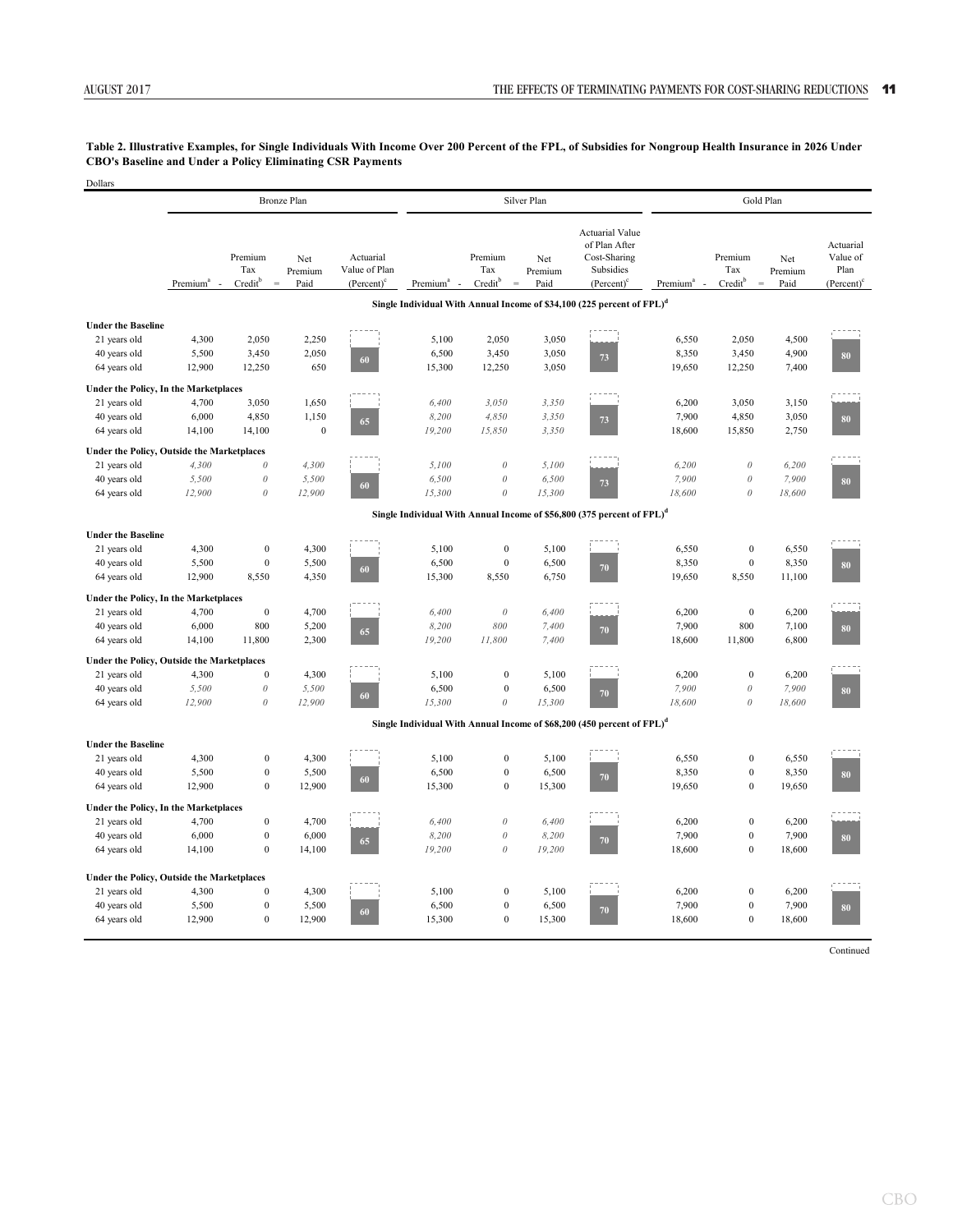#### **Table 2 continued.**

Sources: Congressional Budget Office; staff of the Joint Committee on Taxation.

All dollar figures have been rounded to the nearest \$50. Amounts in light italic type show premiums for plans that very few people would buy because either more comprehensive coverage would be available at the same or a lower cost or equivalent coverage would be available at a lower cost.

CSR = cost-sharing reduction; FPL = federal poverty level.

a. For this illustration, CBO projected the average national premiums for a 21-year-old in the nongroup health insurance market in 2026 both under the baseline and under a policy in which CSR payments to insurers are eliminated. On the basis of those amounts, CBO calculated premiums for a 40-year-old and a 64-year-old, assuming that the person lives in a state that uses the federal default age-rating methodology, under which 64-year-olds can be charged premiums that are three times as much as those for 21-year-olds. CBO projects that, under both the baseline and the policy, most states will use the default 3-to-1 age-rating curve.

b. Premium tax credits are calculated as the difference between the reference premium and a specified percentage of income for a person with income at a given percentage of the FPL. That specified percentage grows over time. The reference premium under current law is the premium for the second-lowest-cost silver plan available in the marketplace in the area in which the person resides. CBO's projection of the maximum percentage of income for calculating premium tax credits in 2026 takes into account the difference in the probability, as estimated in CBO's March 2016 baseline and under the policy eliminating CSR payments, that the specified percentages of income would be increased. Such an increase would apply if total federal subsidies through the marketplaces (including subsidies for both premiums and cost sharing) exceeded 0.504 percent of gross domestic product in the preceding year. CBO projects that the probability of reaching that percentage would be higher under the policy than it is under the baseline.

c. The actuarial value of a plan is the percentage of costs for covered services that the plan pays on average. The federal government's CSR payments to insurers reduce the cost-sharing amounts (out-of-pocket payments required under insurance policies) for covered people whose income is generally between 100 percent and 250 percent of the FPL. The subsidy amounts in this example would range from \$150 for a 21-year-old with income at 225 percent of the FPL to \$450 for a 64-year-old at the same income level. Under current law, CSRs generally have the effect of increasing the actuarial value of the plan from 70 percent for a typical silver plan to 94 percent for people whose income is at least 100 percent of the FPL and not more than 150 percent; to 87 percent for people with income greater than 150 percent of the FPL and not more than 200 percent; and to 73 percent for people with income greater than 200 percent of the FPL and not more than 250 percent. For people whose income is greater than 250 percent of the FPL, a silver plan would have a standard 70 percent actuarial value.

If CSR payments were eliminated, insurers would still have to provide plans with reduced cost-sharing to qualified individuals at the specified income levels. CBO projects that state insurance commissioners would most likely direct insurers to incorporate the amounts into the premiums only for silver plans because doing so would best take advantage of increases in premium tax credits. CBO anticipates that in most states, bronze plans available in the marketplaces would have an actuarial value of 65 percent, and gold plans, 80 percent. Silver plans would have an actuarial value of 70 percent for those not eligible for CSRs and 73 percent, 87 percent, or 94 percent for those eligible. Outside the marketplaces, plans would be available at actuarial values of 60 percent, 70 percent, and 80 percent, CBO anticipates.

The premiums for plans reflect not only the difference in the percentage of costs paid but also the effects of induced demand, as people in plans with a higher actuarial value tend to consume more health services, and risk selection, as people with higher expected health care costs are more likely to buy plans with higher actuarial values. A risk-adjustment program under the Affordable Care Act mitigates but does not fully eliminate the effect of risk selection.

Because plans and premiums available in and outside the marketplaces would differ more under the policy than they do under current law, individuals would have a greater incentive to compare options in both markets.

d. Income levels reflect modified adjusted gross income, which equals adjusted gross income plus untaxed Social Security benefits, foreign earned income that is excluded from adjusted gross income, tax-exempt interest, and income of dependent filers. CBO projects that in 2026, a modified adjusted gross income of \$34,100 would equal 225 percent of the FPL, an income of \$56,800 will equal 375 percent of the FPL, and an income of \$68,200 will equal 450 percent of the FPL.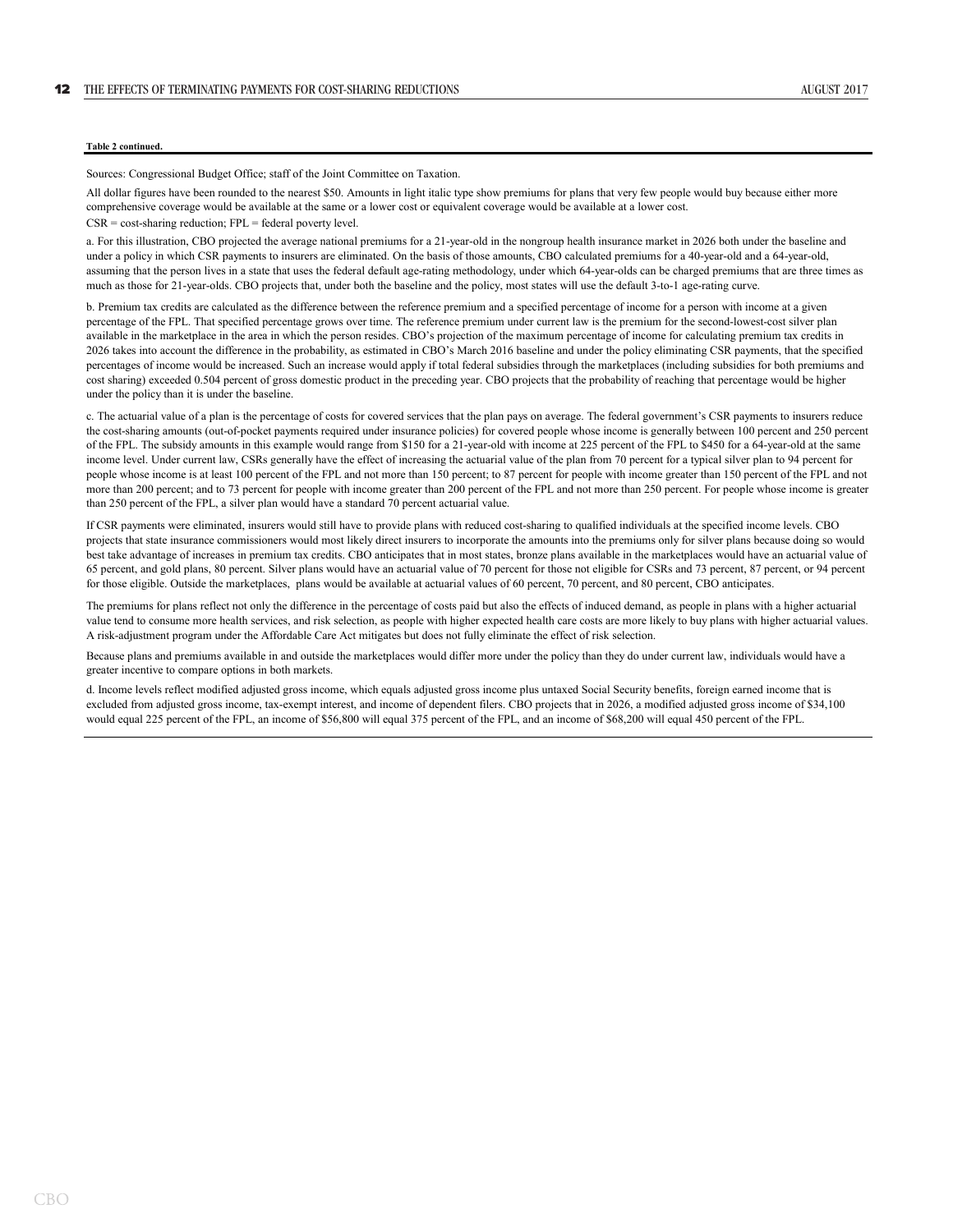#### **Table 3. Estimate of the Net Budgetary Effects of Terminating Payments for Cost-Sharing Reductions**

Billions of Dollars, by Fiscal Year

|                                                                                                                              |                   |                      |                |                               |                |                               |                                            |                                     |              |                                            | 2017-          |
|------------------------------------------------------------------------------------------------------------------------------|-------------------|----------------------|----------------|-------------------------------|----------------|-------------------------------|--------------------------------------------|-------------------------------------|--------------|--------------------------------------------|----------------|
|                                                                                                                              | 2017              | 2018                 | 2019           | 2020                          | 2021           | 2022                          | 2023                                       | 2024                                | 2025         | 2026                                       | 2026           |
| Change in Subsidies for Coverage<br>Through Marketplaces and Related                                                         |                   |                      |                |                               |                |                               |                                            |                                     |              |                                            |                |
| Spending and Revenues <sup>a,b</sup>                                                                                         | $\theta$          | 6                    | 13             | 22                            | 28             | 32                            | 35                                         | 36                                  | 37           | 37                                         | 247            |
| Medicaid                                                                                                                     | $\theta$          | $-1$                 | $-1$           | *                             | 1              | 1                             | 1                                          | 2                                   | 2            | 2                                          | 7              |
| Change in Small-Employer Tax Creditsb,c                                                                                      | $\theta$          | *                    | *              | *                             | *              | *                             | $\ast$                                     | $\ast$                              | $\ast$       | *                                          | $\ast$         |
| Change in Penalty Payments by<br>Employers <sup>c</sup>                                                                      | $\theta$          | $\boldsymbol{0}$     | *              | $\ast$                        | $-1$           | $-1$                          | $-2$                                       | $-2$                                | $-2$         | $-3$                                       | $-11$          |
| Change in Penalty Payments by<br><b>Uninsured People</b>                                                                     | $\theta$          | $\boldsymbol{0}$     | $\ast$         | *                             | *              | $\ast$                        | $\ast$                                     | *                                   | *            | *                                          | $\ast$         |
| Medicare <sup>d</sup>                                                                                                        | $\theta$          | $\theta$             | *              | $\ast$                        | *              | $\ast$                        | $\ast$                                     | $\ast$                              | $\ast$       | $\ast$                                     | $-2$           |
| Other Effects on Revenues and Outlays <sup>e</sup>                                                                           | 0                 | $\mathbf{1}$         | 1              | $-1$                          | $-4$           | $-7$                          | $\text{-}8$                                | $-9$                                | $-10$        | $-10$                                      | $-47$          |
| <b>Total Effect on the Deficit</b>                                                                                           | -<br>$\mathbf{0}$ | 6                    | 14             | 21                            | 24             | 25                            | 26                                         | 26                                  | 26           | 26                                         | 194            |
| Memorandum:                                                                                                                  |                   |                      |                |                               |                |                               |                                            |                                     |              |                                            |                |
| Total Changes in Direct Spending                                                                                             | $\boldsymbol{0}$  | 4                    | 9              | 17                            | 23             | 26                            | 30                                         | 31                                  | 31           | 31                                         | 201            |
| Total Changes in Revenues <sup>f</sup>                                                                                       | $\Omega$          | $-3$                 | $-5$           | $-4$                          | $-1$           | $\overline{2}$                | 3                                          | 5                                   | 5            | 5                                          | $\overline{7}$ |
| Details of Change in Subsidies for Coverage Through<br>Marketplaces and Related Spending and Revenues<br>Premium tax credits |                   |                      |                |                               |                |                               |                                            |                                     |              |                                            |                |
| Effects on outlays                                                                                                           | $\mathbf{0}$      | 13                   | 22             | 29                            | 35             | 38                            | 41                                         | 43                                  | 44           | 44                                         | 309            |
| Effects on revenues                                                                                                          | $\boldsymbol{0}$  | $\frac{2}{\sqrt{2}}$ | 4              | 5<br>$\overline{\phantom{0}}$ | 6              | 7<br>$\overline{\phantom{0}}$ | $8\phantom{1}$<br>$\overline{\phantom{0}}$ | $\,8\,$<br>$\overline{\phantom{0}}$ | $\,$ 8 $\,$  | $8\phantom{1}$<br>$\overline{\phantom{0}}$ | 56             |
| Subtotal                                                                                                                     | $\theta$          | 15                   | 25             | 35                            | 41             | 45                            | 49                                         | 51                                  | 52           | 52                                         | 365            |
| Cost-sharing outlays                                                                                                         | $\theta$          | $-8$                 | $-12$          | $-13$                         | $-13$          | $-13$                         | $-14$                                      | $-14$                               | $-15$        | -16                                        | $-118$         |
| Outlays for the Basic Health Program                                                                                         | $\theta$          | $\ast$               | $\ast$         | $\ast$                        | $\ast$         | $\ast$                        | $\ast$                                     | $\ast$                              | $\ast$       | $\ast$                                     | $\ast$         |
| Collections for risk adjustment                                                                                              | 0                 | $\theta$             | $-1$           | $-1$                          | $-1$           | $-1$                          | $-1$                                       | $-1$                                | $-1$         | $-1$                                       | $-6$           |
| Payments for risk adjustment                                                                                                 | $\mathbf{0}$      | $\theta$             | $\mathbf{1}$   | $\mathbf{1}$                  | $\mathbf{1}$   | $\mathbf{1}$                  | $\mathbf{1}$                               | $\mathbf{1}$                        | $\mathbf{1}$ | $\mathbf{1}$                               | 6              |
| Total                                                                                                                        | $\theta$          | 6                    | $\frac{1}{13}$ | $\frac{1}{22}$                | $\frac{1}{28}$ | $\frac{1}{32}$                | $\frac{1}{35}$                             | 36                                  | 37           | 37                                         | 247            |

Sources: Congressional Budget Office; staff of the Joint Committee on Taxation.

Estimates are based on CBO's March 2016 baseline, adjusted for subsequent legislation. Budget authority would be equal to the outlays shown.

Except as noted, positive numbers indicate an increase in the deficit, and negative numbers indicate a decrease in the deficit. Numbers may not add up to totals because of rounding.

 $* =$  between -\$500 million and \$500 million.

a. Related spending and revenues includes spending for the Basic Health Program and net spending and revenues for risk adjustment.

b.Includes effects on both outlays and revenues.

c. Effects on the deficit include the associated effects that changes in taxable compensation would have on revenues.

d. Effects arise mostly from changes in payments to hospitals that treat a disproportionate share of uninsured or low-income patients.

e. Consists mainly of the effects that changes in taxable compensation would have on revenues.

f. Positive numbers indicate an increase in revenues; negative numbers indicate a decrease in revenues.